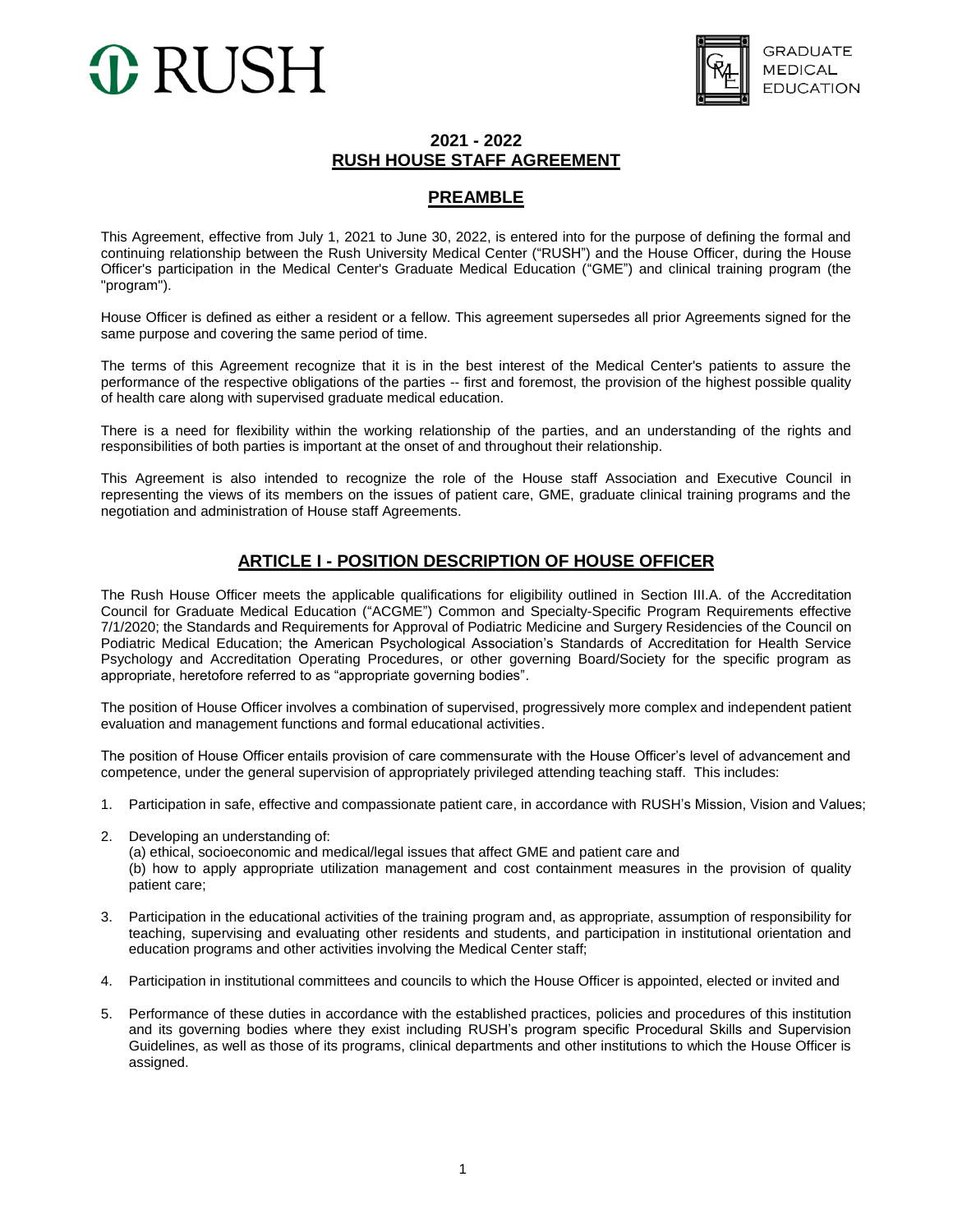# **ARTICLE II - OBLIGATIONS OF THE MEDICAL CENTER**

Section 1. **GRADUATE MEDICAL EDUCATION OR GRADUATE CLINICAL TRAINING**. The Medical Center agrees to provide an educational program in graduate medical education and/or graduate clinical training which meets the contemporaneous standards and requirements in effect from the appropriate governing bodies. In addition, RUSH will ensure that the house officers receive appropriate education to prepare them for their roles in teaching and evaluation of medical students and other health care professionals.

Section 2. **ACCESS TO MEDICAL CENTER POLICIES.** The policies by which the House Officer is bound including GMEC policies and those of RUSH, are fully accessible via the RUSH intranet and MedHub

Section 3. **HOUSE OFFICER FACILITIES**. The Medical Center will provide sufficient, comfortable, safe and sanitary facilities in connection with the House Officer's educational and clinical programs. This includes, but is not limited to clerical space, computers for access to educational and clinically relevant information and the Internet, supporting facilities such as meeting space, dictating equipment for clinical notes, and administrative liaison personnel for individual and group House staff affairs. Call room facilities will be same-sex when available.

Section 4. **LIAISON WITH ADMINISTRATION**. The Medical Center Administration will inform the House staff (by email) in advance of Policy and Procedural changes having an impact on their status as a House Officer. The House Officer individually, through the elected representatives of the House staff Association or through their Executive Council described below (Article V), shall have at all reasonable times during the term of this Agreement, direct access to the Associate Dean for GME, the Director of GME and/or the Dean of Rush Medical College and administrative personnel of Rush University Medical Center for the purpose of discussing and resolving issues of mutual interest.

Section 5. **FULL STAFFING**. It is in the best interest of both the House Officer and the Medical Center to maintain a post-graduate medical education program of optimal size which meets the highest possible standards of excellence. To that end, the Medical Center will determine the number of House Officers participating in the educational and clinical programs based upon an evaluation and consideration of all relevant factors, including, but not limited to, quality of patient care, workload, fiscal constraints, third-party reimbursement, availability of post-graduate medical education facilities and the recommendation and/or regulation of the appropriate governing bodies.

Section 6. **WORK HOURS AND THE WORK ENVIRONMENT.** The Medical Center and the House Officer both recognize their mutual obligation to comply with institutional and program policies concerning Resident Work Hours and the work environment as well as with the policies of the ACGME and appropriate governing bodies where they exist.

Section 7. **ANCILLARY SUPPORT STAFF**. It is in the best interest of the Medical Center and the House Officer to maintain appropriate ancillary support services. To that end, the Medical Center will provide patient support services, such as intravenous, phlebotomy, laboratory, pathology, radiology, and transport services, in a manner appropriate to and consistent with educational objectives and appropriate patient care consistent with ACGME Institutional requirements.

Section 8. **APPOINTMENT TO FACULTY AND MEDICAL STAFF**. Fellows and House staff in advanced training may qualify for the rank of "Adjunct Member" of the Medical Staff of RUSH, and/or for the rank of "Instructor" in Rush Medical College. The House Officer shall be bound by all Medical Center rules and, where applicable, shall have all the privileges relating to faculty and Medical Staff members, unless expressly limited by this Agreement.

Section 9. **COMMUNICATION**. The Medical Center will provide one pager free of charge in good working condition to the House Officer at the beginning of his/her training. The replacement value of either will be the House Officer's responsibility. The Medical Center will provide the House Officer with an RUSH email account, ability to text page from on and off campus, and access to the RUSH Intranet and to the Internet.

Section 10. **MEDICAL RECORD DICTATIONS AND HEALTH INFORMATION MANAGEMENT.** The Health Information Management Department will make available to the House Officer, upon request, a daily updated summary of his/her incomplete records. In addition, the House Officer will be notified of incomplete records at least weekly. A weekly summary of all incomplete charts will be sent to the Program Directors, Department Chairpersons, Chief Residents, the House staff Association President and Compliance Chairperson, Chief Medical Officer, the Associate Dean and Director for Graduate Medical Education.

Section 11. **PERFORMANCE FEEDBACK AND FORMAL EVALUATION**. It is the responsibility of the Program Director to provide a semi-annual formal meeting with written evaluation to discuss the House Officer's competence and work. In addition, the Program Director or designee will provide ongoing and regular communication and discussion with the House Officer regarding his/her performance. Evaluations may include objective testing methods. Only upon the written request of the House Officer, may copies be sent to other institutions or prospective employers by the Medical Center.

Section 12. **CONFIDENTIALITY OF RECORDS**. The Medical Center explicitly acknowledges its obligations as an educational institution and as an employer to maintain as confidential the academic and personnel records, including the formal written evaluations of the House Officer. The Medical Center will obtain the written consent of the House Officer before allowing access to such records except where required by law or where required directly and routinely in the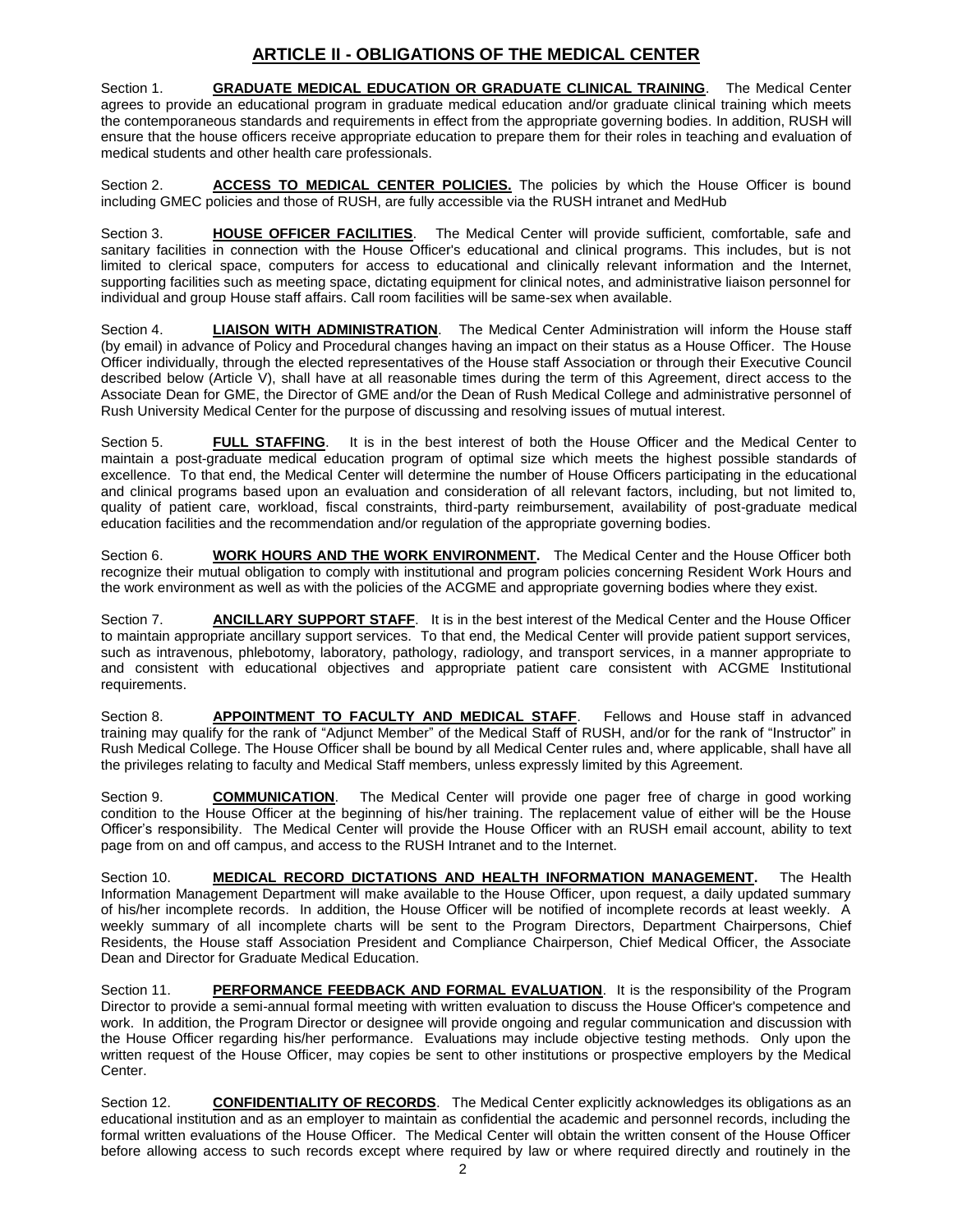administration of the program. The current GMEC Review of Employment and Academic Files Policy specifies additional guidelines.

Section 13. **LETTERS OF RECOMMENDATION**. The House Officer may request letters of recommendation from Rush Medical College faculty. The individual faculty member, at his/her discretion, may request that the House Officer sign a letter waiving his/her right to review the letter(s) of recommendation.

Section 14. **RESTRICTIVE COVENANT.** RUSH will not allow any program to request a House Officer to sign a restrictive covenant (non-competition guarantee).

#### **ARTICLE III - OBLIGATIONS OF HOUSE OFFICER**

Section 1. **PATIENT CARE**. The House Officer agrees to use his/her best efforts to provide safe, effective, ethical, compassionate, and quality patient care wherever assigned or assumed.

Section 2. **EDUCATIONAL AND CLINICAL REQUIREMENTS**. The House Officer agrees to fulfill the educational, clinical care and documentation requirements specified by his/her training program and/or appropriate governing bodies and to complete all assigned training related to teaching and evaluation skills.

Section 3. **LICENSURE**. The House Officer agrees to obtain, at the House Officer's own expense, the appropriate State of Illinois licensure for participation in the educational or clinical programs and to notify GME and the program director in writing immediately if any such licensure is revoked or otherwise restricted. All House staff with permanent licenses must provide GME and their program with a copy, and notify the Illinois Department of Financial and Professional Regulations ("IDFPR") of any/all address changes.

Section 4. **COMPLIANCE WITH MEDICAL CENTER POLICIES**. The House Officer is bound by this Agreement and will comply with all applicable RUSH policies, Graduation Medial Education Committee ("GMEC") policies as well as individual departmental and programmatic policies. This includes, but is not limited to, the Medical Staff Bylaws, the Rules for Governance of Rush University and Rush Medical College, the Rules and Regulations promulgated there under, and the Medical Staff Standards of Accreditation of the Joint Commission on Accreditation of Healthcare Organizations ("JCAHO"), to the extent applicable. The House Officer also agrees to comply with the Medical Center's written policies and procedures concerning Human Resources, Employee and Corporate Health, Infection Control, Patents, Copyrights and Licenses resulting from discoveries, inventions, writings and other work products relating to the House Officer's work at the Medical Center.

Section 5. **WORK HOURS AND THE WORK ENVIRONMENT**. The Medical Center and the House Officer both recognize their mutual obligation to comply with institutional and program policies concerning Resident Work Hours and the Work Environment as well as with the policies of the ACGME and appropriate governing bodies where they exist. The House Officer agrees to submit personal work hour reporting on MedHub at least every two weeks; program policy may supersede by requiring more frequent submission.

Section 6. **MANDATORY TRAINING COMPLIANCE**. The House Officer agrees to complete all necessary current Learning Hub System requirements as mandated by the Medical Center Policy OP & P #188. Failure to meet the above requirements may result in disciplinary action up to and including termination of this agreement.

Section 7. **DRUG SCREENING AND CRIMINAL BACKGROUND CHECK**. All new House Officers are required to submit to a Rush University Medical Center drug screening according to the Medical Center's Drug/Alcohol policy and to a criminal background check as are all new hires in accordance with Rush's Policy on Reference and Background Investigations section of Criminal Background Checks.

#### Section 8. **HEALTH SCREENING**.

The House Officer is required to meet all medical requirements listed in the **Onboarding Health Screening Requirements** section of Employee and Corporate Health Services' (ECHS) New House Staff Onboarding Packet. This includes providing evidence of immunity to the communicable diseases listed in the packet, along with TB testing documentation as outlined in detail in the packet. Mask fit testing must be completed by ECHS on the day of health screening, and a urine drug screen will be collected if not previously completed prior to screening. The House Officer must bring a valid driver's license, state ID or valid Passport at time of visit or the House Officer will not be seen and visit will be rescheduled. Failure to meet the above requirements may result in disciplinary action up to and including termination of this agreement. Only in an exceptional circumstance and on an individual basis can an extension of time be granted by request of the Chairperson or Program Director with approval of the Associate Dean of GME. All Rush personnel are to be immunized against influenza annually or as may be recommended by the Centers for Disease Control and Prevention/Advisory Committee on Immunization Practices (CDC/ACIP) and approved by Rush IPC unless an exemption has been granted.

Section 9. **COMMUNICATION**. All House Officers are required to keep informed of all messages from GME, Rush House staff Association and their programs via their RUSH email account. **It is the House Officer's responsibility to review email at least twice a week (excluding vacation and holidays).** House staff may access their RUSH email at work or from home or any other computer with Internet capability. Auto forwarding and forwarding of patient information to a personal email address is prohibited.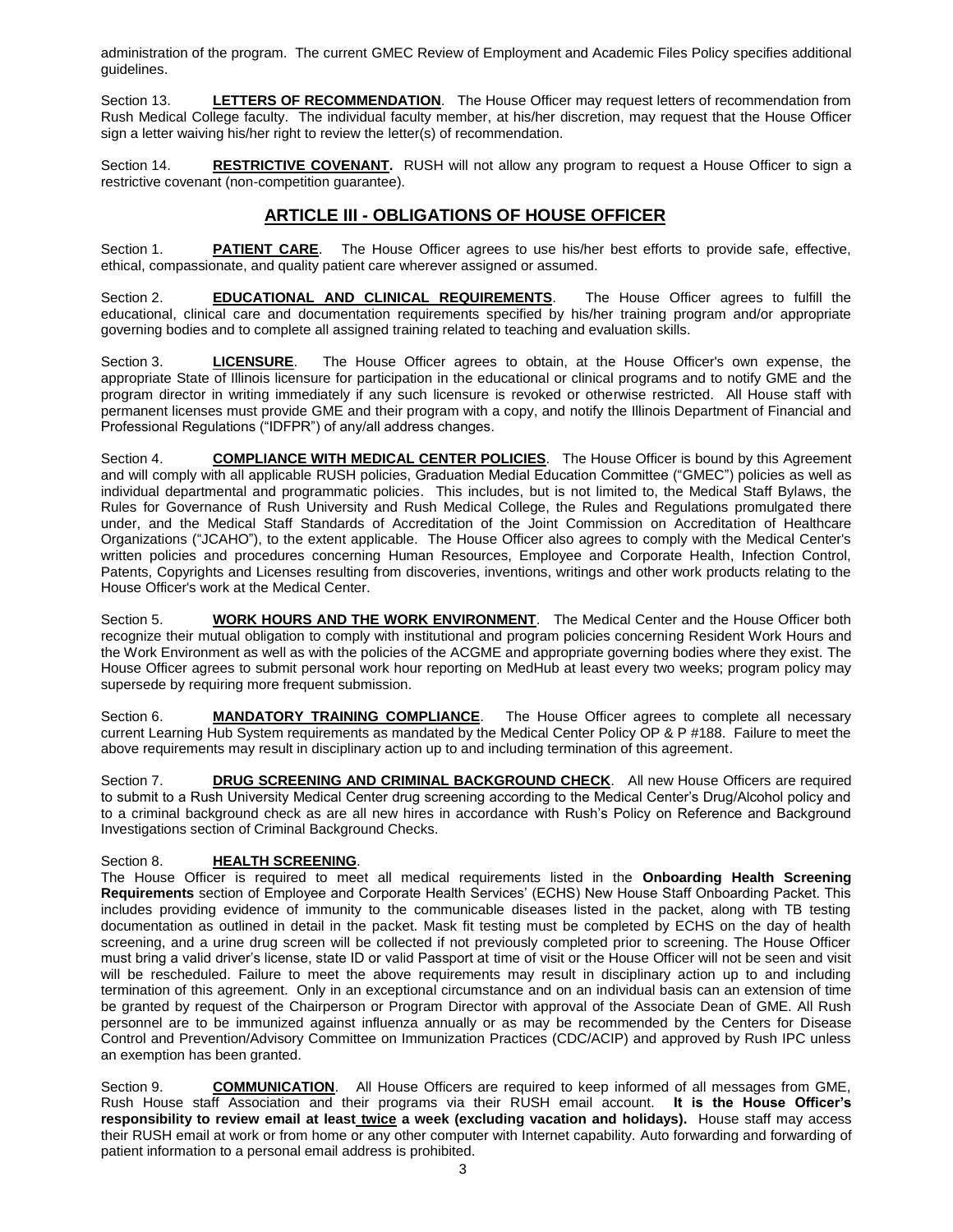The House Officer must maintain his/her pager in working order during the times outlined by his/her program. Each House Officer will be responsible for replacing a lost or stolen pager only with a RUSH pager within one business day. House Officers must immediately obtain a loaner pager from Telecommunications or forward coverage of their pager to an appropriate pager if pager is lost or broken during working hours. A replacement pager will be issued at no cost.

Section 10 **CONFIDENTIAL PASS CODES.** All Rush House Officers will be issued **confidential pass codes** for the RUSH email and the multitude of computer systems accounts. House Officers must use EPIC and/or Rush email ONLY when electronically transmitting patient information. Auto forwarding and forwarding of patient information to a personal email address is prohibited.

Section 11. **NOTIFICATION OF ADDRESS AND STATUS CHANGES.** The House Officer must notify both the program and GME of any/all address, phone number, and other personal contact information changes by making these corrections in Link. The Link system will notify GME of any changes and we will update Med Hub accordingly. The House Officer must notify both the program and GME of any/all dates of parental leave, medical leave (including Salary Continuation Period and long-term disability), and any other leave of absence. Refer to Article III, Section 14 below.

Section 12. **OFF-DUTY ACTIVITIES/MOONLIGHTING**. The House Officer is not required to engage in moonlighting. Because GME is a full-time endeavor, the Program Director must pre-approve and ensure that any moonlighting will not interfere with the ability of the House Officer to achieve the goals and objectives of the educational program and does not violate the ACGME rules and regulations for Clinical and Educational Work Hours, the Institutional GMEC Policy on House Staff Moonlighting and any additional programmatic policies. PGY-1 residents and residents/fellows employed under a J-1 visa are strictly prohibited from participating in moonlighting activities. Residents/fellows employed under an H1-B visa are only permitted to participate in internal moonlighting with prior approval from the Rush Legal Department.

Section 13. **IMPAIRED HOUSE OFFICER**. The House Officer agrees to follow all applicable Rush employee policies, including but not limited to, Rush's Drug and Alcohol Free Workplace policy.

Section 14. **LEAVE OF ABSENCE REQUEST PROCEDURE.** The House Officer must provide the GME House staff Leave Form to the Program Director for approval with 90 days' notice (or as much notice as possible). The completed form must then be received by GME. Along with this documentation, all leaves must be entered into MedHub by the House Officer with specific dates, so they can be approved electronically. Any variation of the initial dates must be reported to Program Director and GME, and changed on MedHub. It will be the responsibility of the Program Director to determine if this leave of absence affects the requirements of the individual Specialty Board and/or program and if additional time will be required to advance in or complete the program.

Section 15. HOUSE OFFICER BENEFITS. The House Officer stipend and benefits are set forth in Exhibit A, which is incorporated herein by reference. Rush may, at its sole discretion, change or amend, in whole or in part, or revoke any one or more of such benefit programs or adopt new benefit programs.

## **ARTICLE V - HOUSE STAFF ASSOCIATION**

Section 1. **ROLE OF THE HOUSE STAFF ASSOCIATION (HSA) & COUNCIL.** The parties recognize that the Association and Executive Council have an established role as a representative of its members and assume the responsibility to represent the views of its members regarding administration of the House staff Agreement and other matters affecting patient care and GME at the Medical Center. The parties expressly acknowledge, however, that recognition of the Association and Executive Council is not intended as its designation by the Medical Center as the sole bargaining agent for House Officers within the meaning of the National Labor Relations Act.

Section 2. **MEMBERSHIP AND ROLE OF THE EXECUTIVE COUNCIL.** The House staff Association consists of an Executive Board and an Executive Council. The Executive Board is minimally comprised of a President, Vice-President, Treasurer, Secretary, Compliance Chairperson, Social Chairperson, Meeting Coordinator and Information Technology Liaison. Election of the House staff Association Executive Board will be held in accordance with the House staff Association Bylaws. The Executive Council shall make recommendations for appointment of House Officer membership to the committees of the Faculty of Rush University and to the House staff Grievance Committee and Hearing and Appeals Body described below. Committees that are to have an appointed house staff representative include but are not limited to: GMEC, Medical Records, Infection Control, Medical Staff Quality, Cancer, Pharmacy and Therapeutics, Patient Safety, Utilization Management, IT Quarterly, and Transformation Committees as well as GMEC Special Review Subcommittees. The House Officer shall be eligible to volunteer for all such appointments.

Section 3. **MEMBERSHIP OF EXECUTIVE COUNCIL.** The Executive Council should consist of at least one representative from each residency program as well as 4 representatives representing all the fellowship programs. The number of representatives for each program as well as their selection is specified in the House staff Association Bylaws. All House Officers are eligible to be ad hoc members of the Association.

Section 4. **FUNDING.** The GME Department will provide adequate funding for House staff Association functions.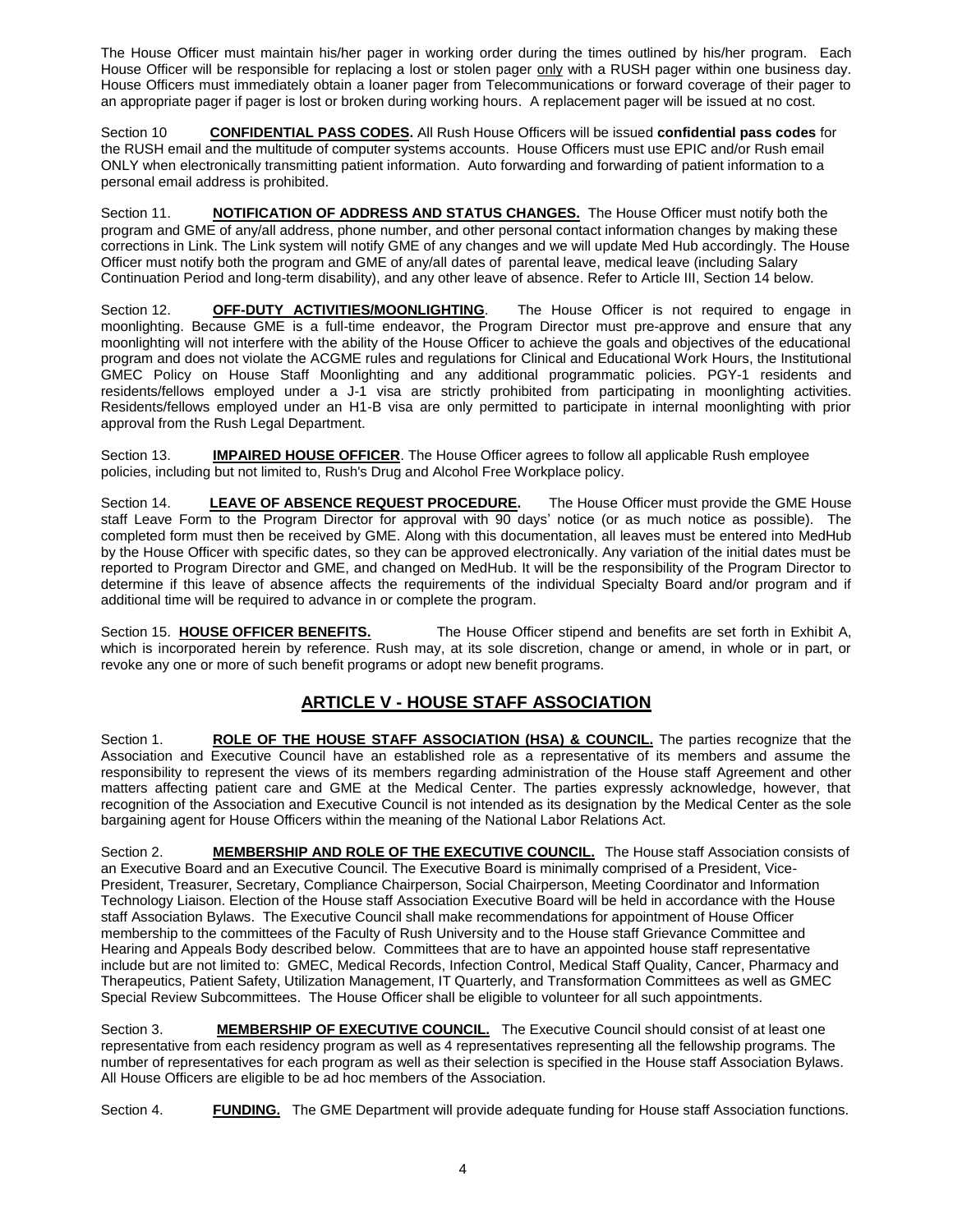## **ARTICLE VI - TERMS OF AGREEMENT**

Section 1. **TERMS OF AGREEMENT**. The House Officer stipend, level of appointment and duration of appointment shall be specified in an individual Letter of Appointment.

Section 2. **TERMINATION OF AGREEMENT BY MEDICAL CENTER**. This Agreement may be terminated by the Medical Center only for cause as defined in the Faculty Rules for Governance and/or for material breach of the terms of this Agreement by the House Officer. The Medical Center may not terminate this agreement without thirty (30) days written notice to the House Officer.

Section 3. **TERMINATION OF AGREEMENT BY HOUSE OFFICER**. This Agreement may be terminated by the House Officer only for a material breach of the agreement by the Medical Center or for the failure of the Medical Center to provide a program in graduate medical education or graduate clinical training that meets the contemporaneous standards in effect from the appropriate governing bodies where they exist. The House Officer may not terminate this agreement without thirty (30) days written notice submitted to the Medical Center.

Section 4. **NOTICE OF NON-RENEWAL/NON-COMPLETION**. The Medical Center will endeavor to provide written notice of intent not to renew this Agreement or not to allow resident to complete the program **no later than four months before the expiration of this Agreement.** Moreover, the Medical Center shall inform the House Officer **in writing** of his/her deficiencies and place the House Officer on probation for **at least 60 days,** during which time s/he shall be given opportunity to correct the deficiencies. If the primary reason(s) for the non-renewal or non-completion occur(s) within four months prior to the end of the Agreement, the Medical Center will provide the House Officer with as much written notice of the intent not to renew or complete as circumstances will reasonably allow, prior to the end of the Agreement. All notice requirements contained in this section shall be governed by the current ACGME regulations and by the regulations of the individual specialty Boards and Departments and supersede any inconsistent notice provisions in this Agreement or the Rush Medical College Policies and Procedures.

Section 5. **CONDITIONS FOR REAPPOINTMENT AND PROMOTION**. Reappointment and promotion to the next level of training must be recommended and supported by the Program Director. Renewal is contingent upon the satisfactory completion of all prior requirements.

## **ARTICLE VII - GRIEVANCE PROCEDURE**

**PURPOSE.** The purpose of this section is to establish a procedure for the resolution of disputes occurring between the House Officer and the Medical Center.

Article VII of the House staff Agreement shall supersede any grievance and hearing procedures provided for in the Rules for Governance of Rush University, the Bylaws of the Medical Staff of Rush University Medical Center, and the Personnel Policies and Procedures of Rush University Medical Center. However, any grievance with respect to Patents, Copyrights and Licenses resulting from and relating to the House Officer's work at the Medical Center shall be subject to the procedures set forth in the Medical Center's Policy and Procedures Manual for Patents, Copyrights, and Licenses.

Please refer to Rush GMEC Grievance Procedures and Policies for details of the complete procedure. A brief outline of the process is provided below:

- 1. Filing of the Grievance
	- Written and signed request filed with the appropriate chairperson and copied to the Dean within thirty (30) business days after the event(s) upon which the grievance is based.
- 2. Mediation
	- a. Within ten (10) business days the two parties should try to informally resolve the dispute through mediation. If resolution is not reached, then, refer to part 2b.
	- b. 5 peer-selected House staff Council representatives and Associate Dean will attempt to mediate the grievance. If no resolution is reached, then the grievant must request a Grievance hearing in writing within ten (10) business days.
- 3. Grievance Hearing
	- Decision is binding unless Grievance Appeal is filed.
- 4. Grievance Appeal
	- Must be filed in writing to the Dean of Rush Medical College within fifteen (15) business days of the Grievance Hearing decision.

## **ARTICLE VIII - CONTINUITY OF MEDICAL CARE**

**CONTINUITY OF SERVICES**. The parties to this Agreement shall be under an obligation to maintain patient care services and the payment of compensation throughout the duration of this Agreement without interruption in operations of the education and clinical programs except in cases of contract termination in accordance with the provisions of this Agreement.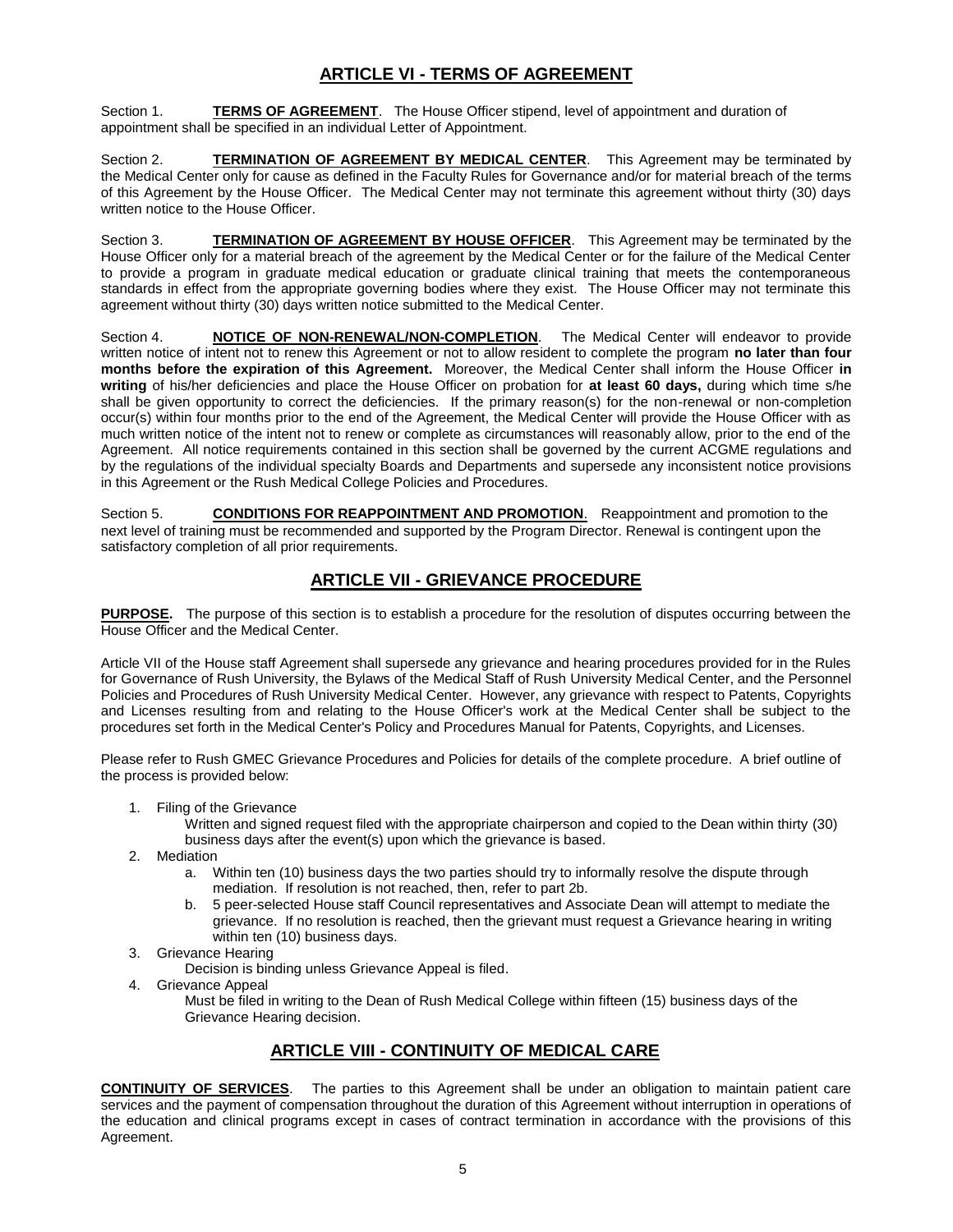#### House Staff Benefits

Section 1. **LEVEL**. For the purpose of this Agreement, a House Officer's "level" shall be determined and defined as the current level of clinical training service as described in the current program's job description. A research year not required for Board eligibility shall not be counted toward determination of pay level advancement. Further explanation of PGY level is found in the GME policy on Post-Graduate Year Level of Pay.

#### Section 2. **SCHEDULE OF HOUSE OFFICER'S STIPENDS**

| PGY <sub>1</sub> | \$59,000 | PGY <sub>6</sub>                                  |                  | \$75,300 |  |
|------------------|----------|---------------------------------------------------|------------------|----------|--|
| PGY <sub>2</sub> | \$64,270 | PGY <sub>7</sub>                                  | \$78,000         |          |  |
| PGY <sub>3</sub> | \$66,276 | PGY <sub>8</sub>                                  |                  | \$81,400 |  |
| PGY <sub>4</sub> | \$69,563 |                                                   |                  |          |  |
| PGY <sub>5</sub> | \$72,811 | <b>Psychology Res:</b><br><b>Medical Physics:</b> |                  | \$34.715 |  |
|                  |          |                                                   | PGY1             | \$50.960 |  |
|                  |          |                                                   | PGY <sub>2</sub> | \$52,499 |  |
|                  |          |                                                   | PGY <sub>3</sub> | \$53.925 |  |
|                  |          |                                                   |                  |          |  |

Section 3. **ADDITIONAL BENEFITS**. In addition to the specified stipend, the Medical Center agrees to pay for the following benefit options:

- (a) Individual and family **health insurance**, subject to a **monthly premium** of:
	- **FREE** Individual House Officer (with no dependents)
	- $$50$  Individual + Child(ren) \*<br> $$60$  Individual + Spouse/Civ
	- \$60 Individual + Spouse/Civil Union Partner \*<br>\$70 Individual + Family \*
	- Individual +  $Family *$
	- \* **The House Officer must notify Human Resources within 30 days after the event (marriage, civil union, and birth/adoption) in order to add beneficiaries outside of open enrollment.**
- (b) A **dental insurance** program is provided by the Medical Center for the House Officer, spouse/civil union and dependents with a **monthly premium** of:
	- **Dental PPO FREE** Individual House Officer \$ 32.90 Individual + Spouse/Civil Union Partner \$ 39.94 Individual + Chil(ren) \$ 57.50 Individual + Family **Dental HMO** FREE Individual House Officer \$16.28 Individual + Spouse/Civil Union Partner  $$18.38$  Individual + Child(ren) \$25.86 Individual + Family
- (c) Right of voluntary participation in the Medical Center's **Vision Plan**. House staff may elect to participate in the Vision Service Plan to cover the costs connected to eye exams, contact lenses or eyeglasses. Enrollment must be done during open enrollment period. Spouse , civil union couples are eligible under this plan. Monthly costs:
	- \$10.32 Individual House Officer \$14.54 Individual + Spouse/Civil Union Partner \$15.04 Individual + Child(ren) \$24.22 Individual + Family

Vision Service Plan: 1 (800) 877-7195. For a listing of VSP participating doctors, go to [vsp.com.](http://www.vsp.com/)

- (d) Confidential **psychological and psychiatric support services** are available at no charge through the Rush Center for Clinical Wellness All House Officers also have access to the Employee Assistance Program provided for all Rush employees
- (e) A House Officer is a "covered person" under the terms of RUSH's insurance program which provides **Malpractice Professional Liability** insurance coverage and legal defense for services performed within the scope of training.
- (f) **Worker's Compensation coverage** under Illinois law for employment-related accidents or illnesses.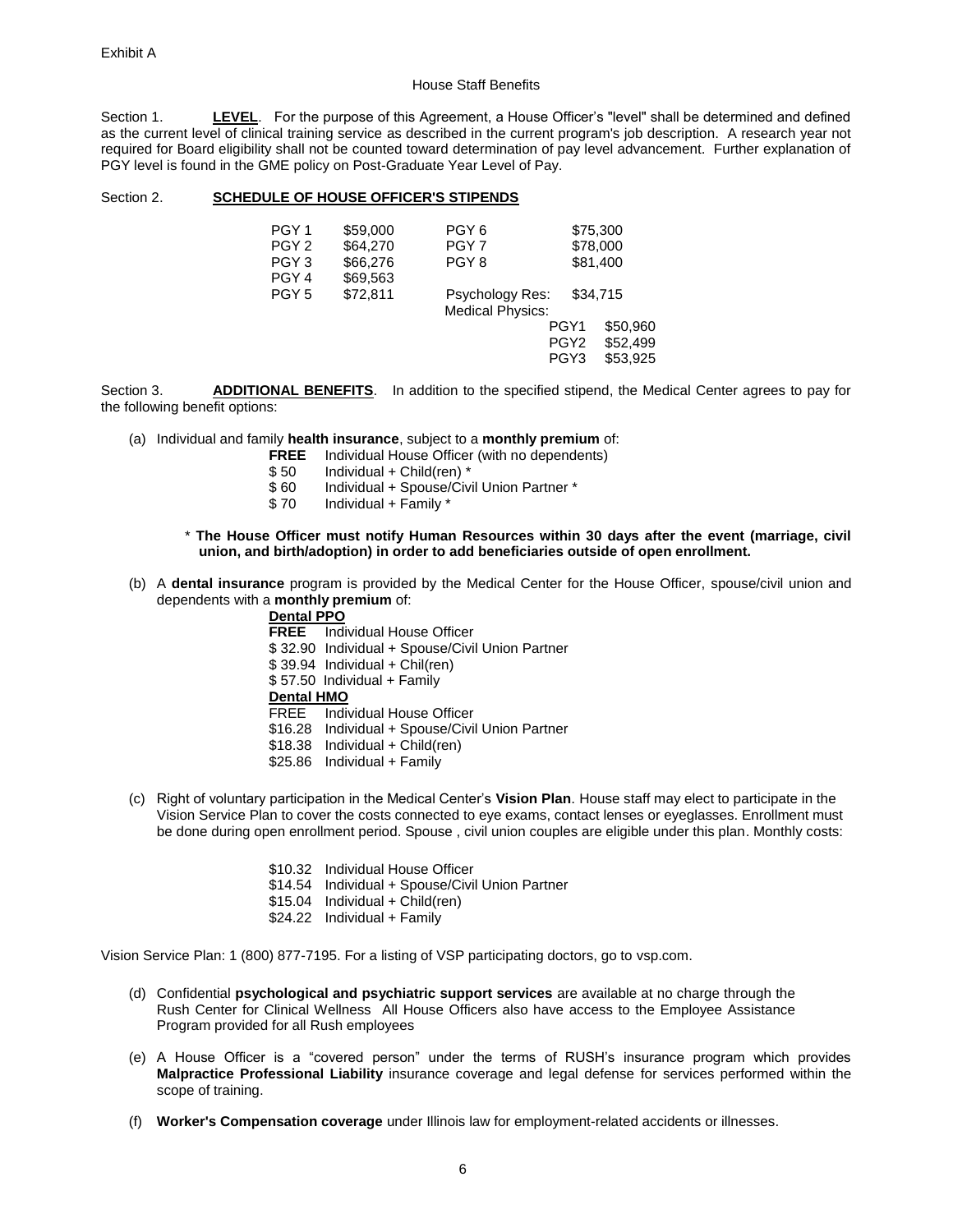(g) Professional **discount on prescription medication** from the Medical Center pharmacies for House Officers and beneficiaries who are enrolled in the Rush sponsored health insurance program as described herein. Beneficiaries are defined as those covered under the House Officer's health insurance policy as in 3 (a) above.

All House Officers may utilize the pharmacies in the Rush Professional Building, and Rush Oak Park Hospital to receive a discount for medications needed for **Acute Needs** and for contraception.

- **Acute Needs** are defined as medical conditions requiring the urgent use of a prescription medication by the House Officer. Prescription medications for such **Acute Needs** may be obtained at a RUSH pharmacy. No greater than a 14-day supply may be obtained at the acute needs rate and no refills will be honored at this rate. Generic prescriptions will be at no cost to the House Officer as the Medical Center will cover the insurance co-pay. The House Officer will have the option to purchase non-generic formulary and non-formulary prescriptions by paying the difference between the generic and nongeneric or non-formulary co-pay.
- All House Officers may fill prescriptions for **contraceptive medications** for themselves or beneficiaries as outlined in 3 (a). Generic prescriptions will be at no cost to the House Officer as the Medical Center will cover his/her insurance co-pay. The House Officer will have the option to purchase non-generic formulary and non-formulary prescriptions by paying the difference between the generic and nongeneric or non-formulary co-pay.
- The House Officer and beneficiaries are entitled to the RUSH **employee discount** of \$3 for prescriptions (non Acute Needs/contraceptives) filled at the Rush pharmacies, with the exception of fertility medications and medications used solely for cosmetic purposes.
- **Controlled Class II-IV drugs** for all House Officers and beneficiaries as described under (l)(1) are available at the Professional Building Pharmacy when prescribed by a treating physician other than the House Officer for whom the prescription is written. Generic Prescriptions will be at no cost to the House Officer as the Medical Center will cover the insurance co-pay. House Officer will have the option to purchase formulary and non-formulary prescriptions by paying the incremental cost.
- (h) **Life insurance** is provided by the Medical Center in the form of \$50,000 group term insurance. Additional amounts are available at a group discount rate at the House Officer's option and expense.
- (i) **Parental Leave (Maternity/Paternity/Adoptive) Leave** The House Officer must follow Leave of Absence procedures detailed in Article III, Section 14. The House Officer must assume responsibility for notifying both the Program Director and GME of the exact date of birth/adoption when known, so the leave can be accurately calculated and recorded. It will be the responsibility of the Program Director to notify GME of the House Officer's return to work, and to determine if this leave of absence affects the requirements of the individual Specialty Board and/or program and if additional time will be required to advance in or complete the program.
	- Upon birth/adoption of a child, up to **four consecutive weeks paid salary with benefits** are provided. After the four weeks, House Officers may elect to use their available vacation time for up to an additional four calendar weeks with salary and benefits.
	- If no vacation time is available, the House Officer may apply for a Medical Leave of Absence or Family Medical Leave ("FMLA", see Section 3 (l) and (n), and then any subsequent leave is unpaid with the house officer paying health/dental premiums to maintain benefits for a maximum of twelve weeks.
	- Any leave required due to medical complications **ante-** or **post-** partum would fall under medical leave/Salary Continuation benefits.
- (j) **Medical Leave/Salary Continuation Period** The House Officer may qualify for up to three months of paid leave with benefits due to a personal health condition, extended illness or disability, where appropriate under the Salary Continuation Period. The length of time that the House Officer will be paid will be determined by the treating Physician and how long the House Officer remains disabled. The House Officer must follow Leave of Absence procedures detailed in Article III, Section 14 and submit certification from the treating physician. Additional certification from the treating physician may be requested at intervals and certification for a clearance must be received by the Program Director prior to the House Officer's return to work. It will be the responsibility of the Program Director to notify GME of the House Officer's return to work, and to determine if this leave of absence affects the requirements of the individual Specialty Board and/or program and if additional time will be required to advance in or complete the program.
- (k) **Long Term Disability** The House Officer may qualify for Long Term Disability after 90 days of continuous disability in accordance with the eligibility requirements. It will be the responsibility of the Program Director to determine if this leave of absence affects the requirements of the individual Specialty Board and/or program and if additional time will be required to advance in or complete the program. The GME House staff Leave form and a long term disability application must be completed by the 45<sup>th</sup> day of Salary Continuation Period.

The House Officer may qualify for a Guaranteed Issue Individual LongTerm Disability Policy exclusively offered through Rush's GME Program. This policy, approved without medical or financial underwriting requirements,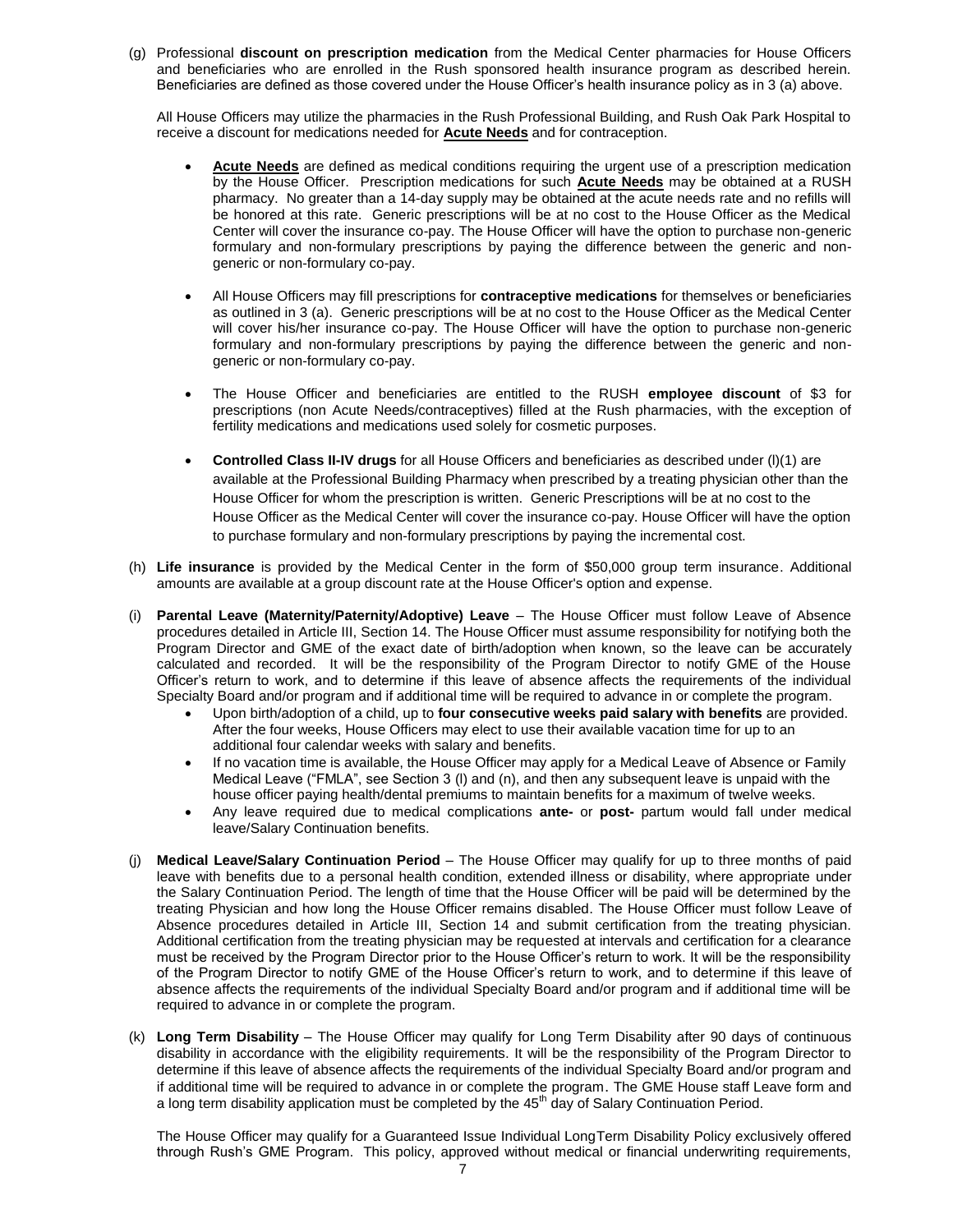provides significant gender-neutral discounting, individually owned portable coverage, true own occupation medical specialty definition of disability, benefit increase options beyond graduation and many other competitive provisions. Enrollment and policy approval are required prior to coverage becoming effective."

The House Officer must contact Jennifer\_L\_Hayes@rush.edu in the GME Office to obtain the application for Long Term Disability (LTD). The LTD application must be submitted no later than 6 weeks into the Medical Leave/Salary Continuation Period. The application is processed and approved by The Standard. Approval of this leave is not guaranteed.

- (l) **Medical Leave of Absence** Up to twelve weeks total leave to care for a spouse, parent, or child with a serious health condition, where appropriate and with a note from the individual's or the individual's spouse's, parent's, or child's treating physician. Leave is either paid vacation (if available) or unsalaried. If unpaid leave is elected, the House Officer may maintain benefits by paying the Health and Dental insurance premium contribution as described in Appendix A, Section 3 (a) and (b). The House Officer must follow Leave of Absence procedures detailed in Article III, Section 14. It will be the responsibility of the Program Director to determine if this leave of absence affects the requirements of the individual Specialty Board and/or program and if additional time will be required to advance in or complete the program. The House Officer must contact [Jennifer\\_L\\_Hayes@rush.edu](mailto:Jennifer_L_Hayes@rush.edu) if they are considering taking an Medical Leave of Absence.
- (m) **Unpaid Leave of Absence**  May be extended at the request of the House Officer and the discretionary approval of the Program Director. Extension does not guarantee that the House Officer's position will be held open pending his/her return to work, and the unavailability of a position when a House Officer wishes to return to work shall result in termination of this Agreement. House Officers may elect to maintain benefits during this leave by making arrangements with GME and paying COBRA rates for health insurance coverage. The House Officer must follow Leave of Absence procedures detailed in Article III, Section 14. It will be the responsibility of the Program Director to determine if this leave of absence affects the requirements of the individual Specialty Board and/or program and if additional time will be required to advance in or complete the program. Refer also to GMEC policy on House Staff Returning from Medical Leave.
- (n) **Family Medical Leave** Up to 12 weeks of unpaid job protected leave may be available for eligible House Staff under the Family Medical Leave Act.
- (o) **Vacation Leave** The equivalent of four calendar weeks with pay. This shall not surpass 20 weekdays. Vacation leave must be scheduled by mutual agreement with the Program Director or his/her designee and entered into MedHub. For part-time or less than one year appointments, vacation will be prorated.
- (p) **Armed Services Reserve Duty Leave** two calendar weeks with pay in addition to other approved leave as specified in Medical Center Policy.
- (q) **Bereavement Pay** Time off with pay upon the death of a relative as specified in Medical Center Policy.
- (r) Right of voluntary participation in Medical Center approved **403(b) Retirement Savings Plan with institutional matching.**
- (s) Right of voluntary participation in the **"Flexible Spending Account"** for medical, dependent care and transportation charges.
- (t) Right of voluntary participation in RUSH's **Employee Enhancement program** for reimbursement for qualifying conferences and classes.
- (u) White **lab coats and scrubs** are issued to the incoming House Officer at no cost. Laundry and Maintenance of lab coats are the responsibility of the House Officer. The cost to have a coat laundered on Rush campus is \$3.00-\$3.50 depending on the retrieval (pickup or delivery) of the cleaned coat. House Officers also have the option to purchase more lab coats from the approved vendor- Matthew Rush Bookstore, 2<sup>nd</sup> floor of Armour Academic Center. Lost or stolen coats will not be replaced by GME. The House Officer is responsible for purchasing their own replacement coats.
- (v) **Free garage parking at the Medical Center**, provided the majority of the House Officer's work hours are at RUSH. Reasonable parking accommodations should be available to House Officers at Rush operated hospital/office locations away from the Medical Center.
- (w) Customary Medical Center **lodging while on in-house call at night** at no cost to the House Officer.
- (x) For qualifying rotations, House Officers will receive **gasoline and depreciation repayment** consistent with the current GME Mileage Reimbursement Policy. Completed GME Mileage Reimbursement Requests **must be received in the GME office within 2 weeks of the rotation end date.** Funds can be withheld from the House Officer by their program if the House Officer's Duty Hours, Procedure Logs and Evaluations are not up to date.